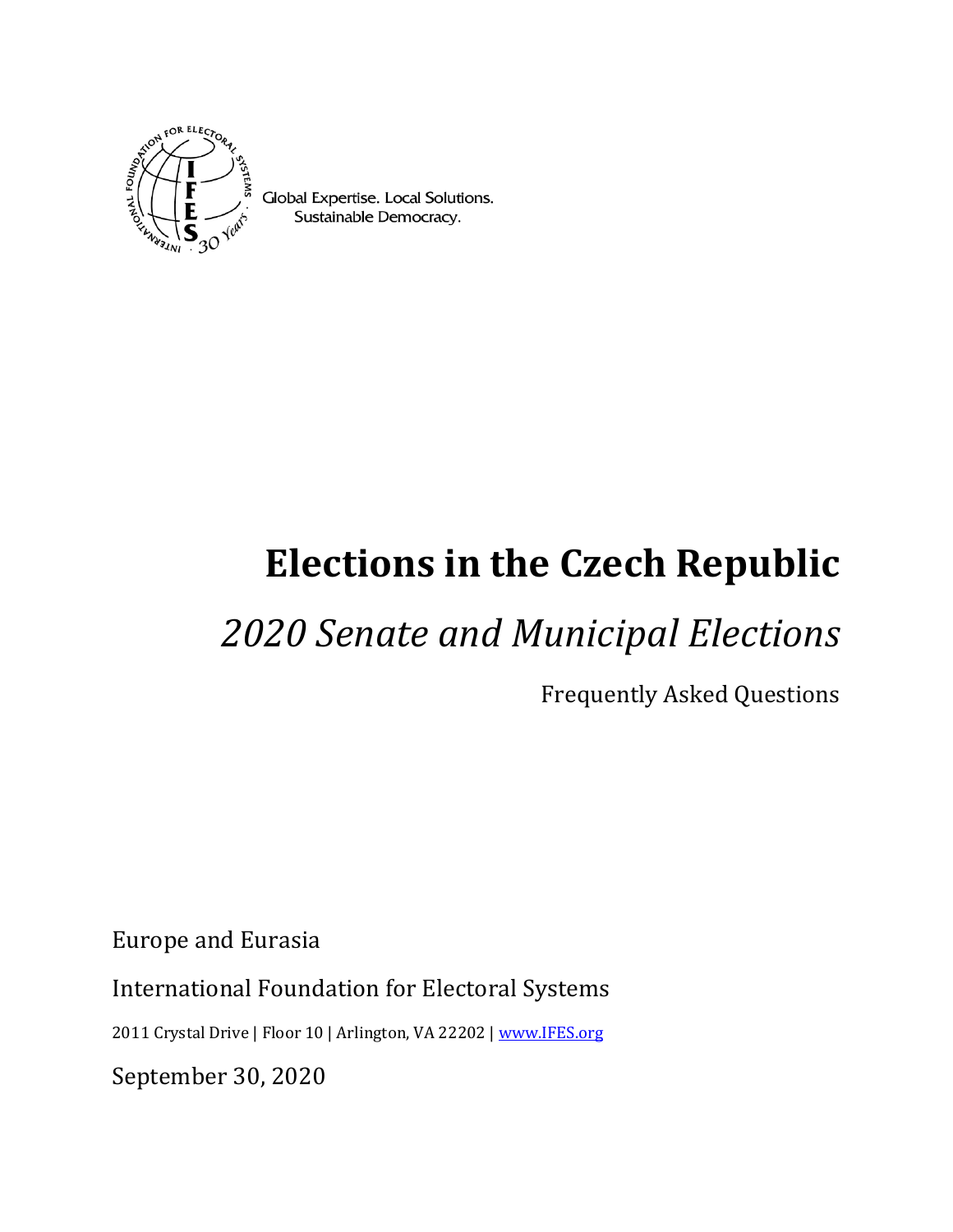### **Frequently Asked Questions**

| What provisions are in place to guarantee equal access to the electoral process for women and persons |
|-------------------------------------------------------------------------------------------------------|
|                                                                                                       |
| What is the election management body doing to safeguard the elections and voters during the COVID-19  |
|                                                                                                       |
|                                                                                                       |
|                                                                                                       |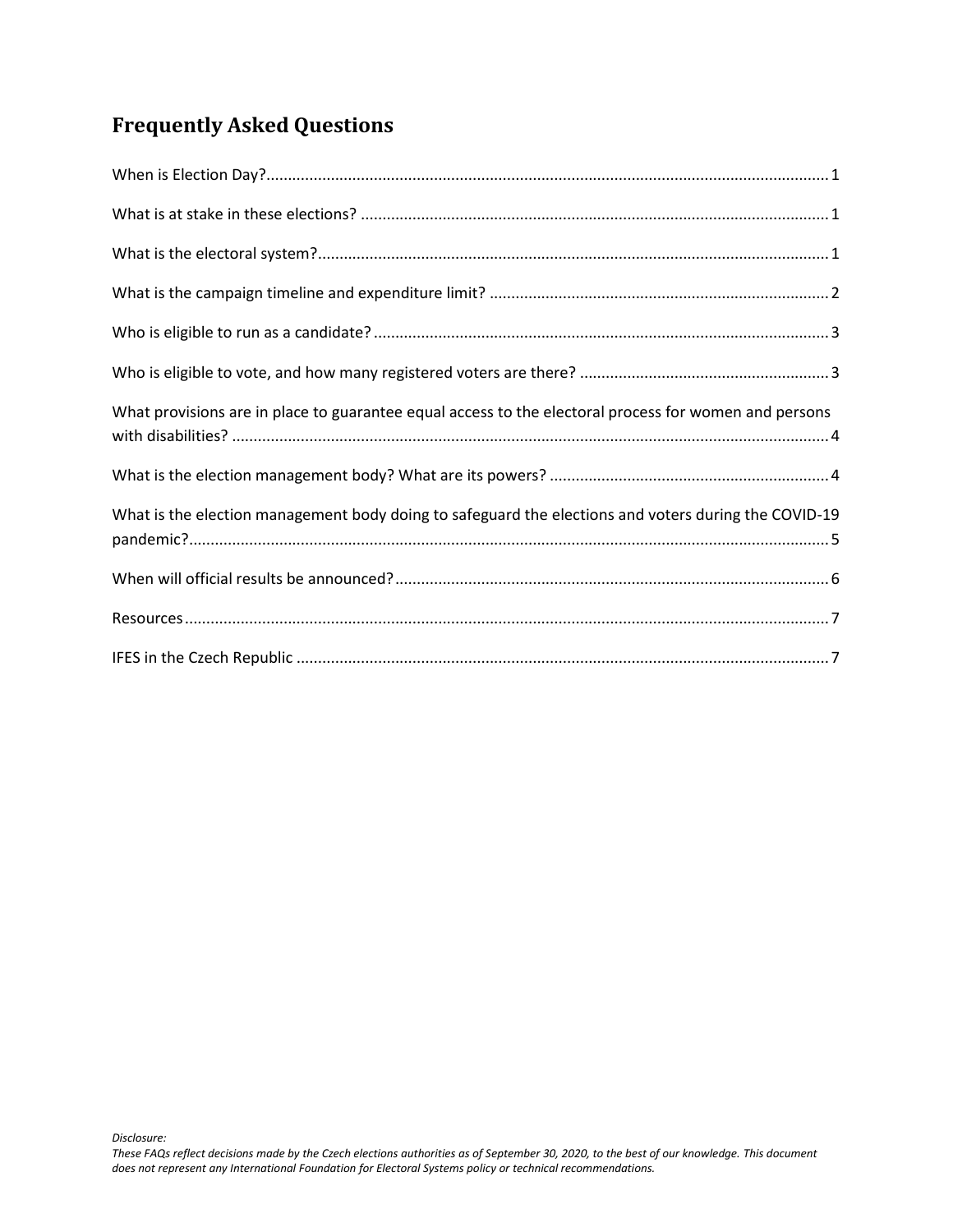#### <span id="page-2-0"></span>**When is Election Day?**

The senate and municipal elections in the Czech Republic will take place on October 2 and 3, 2020. The anticipated second round of the senate elections is scheduled to take place on October 9 and 10, 2020. Voting for senate elections will take place at 5,126 polling stations, while voting for municipal elections will take place at 13,346 polling stations, with concurrent voting for both elections possible.<sup>1</sup> There will also be 78 designated locations for voting by vehicle, a mitigation measure put in place due to the COVID-19 pandemic.<sup>2</sup>

Elections to the Senate (Upper House of the parliamentary body) of the Czech Republic are held over two days, Friday and Saturday. On the first day of the elections, voting takes place between 2:00 p.m. and 10:00 p.m. On the second day of the elections, voting takes place between 8:00 a.m. and 2:00 p.m.<sup>3</sup> There will be no out-of-country voting permitted.<sup>4</sup>

For both the senate and municipal elections, there is no option for voting by mail, although voters may request to vote via portable ballot box or may vote from their vehicles at designated locations.

#### <span id="page-2-1"></span>**What is at stake in these elections?**

As the Czech Republic currently faces a rise in reported COVID-19 cases, indicating a second wave, the largest concern among voters is their safe participation on Election Day and the government's overall response to the pandemic.

The senate elections will be watched closely for any potential shakeup that would result either from the governing party receiving a majority of seats or if the opposition coalition furthers its capture of the Senate, as one-third of the seats are up for election, which in turn will determine who will seize the largest share of seats in the Parliament's upper house. Currently, the opposition coalition, consisting of the Civil Democratic Party, Czech Pirate Party, TOP 09 Mayors and Independents and KDU-ČSL, holds the upper house. During the senate elections, these groups have moved to form pre-election coalitions to consolidate their constituencies and strengthen their hold further.<sup>5</sup> During this election period, a number of former senators have been criticized for running for re-election despite their defeat in years prior.<sup>6</sup>

#### <span id="page-2-2"></span>**What is the electoral system?**

The Parliament of the Czech Republic consists of the Chamber of Deputies (Lower House) and the Senate (Upper House) and is elected on the basis of universal, equal and direct suffrage by secret ballot. The senate and municipality election results in the Czech Republic are tabulated according to the

l 1 Interview with State Electoral Commission, September 2020.

<sup>2</sup> Information for voters in quarantine or isolation due to COVID-19, State Electoral Commission.

<sup>&</sup>lt;sup>3</sup> [Act on Elections to the Parliament of the Czech Republic and on Amendments to Certain Other Acts,](https://www.senat.cz/xqw/xervlet/pssenat/webNahled?id_doc=95964&id_var=80471) Section 1, Article 4.

<sup>4</sup> Information on the method of voting in Senate elections, Parliament of the Czech Republic, State Electoral Commission.

<sup>5</sup> Jan Tvrdoň, "Opposition parties will work together, wanting to increase dominance in the Senate. The CSSD also found an ally," *Denik,* June 2, 2020.

<sup>6</sup> Jan Tvrdoň, "Železný, Žantovský or Fischer. Many familiar faces are trying to make a Senate comeback, they will have a hard time," *Denik,* September 5, 2020.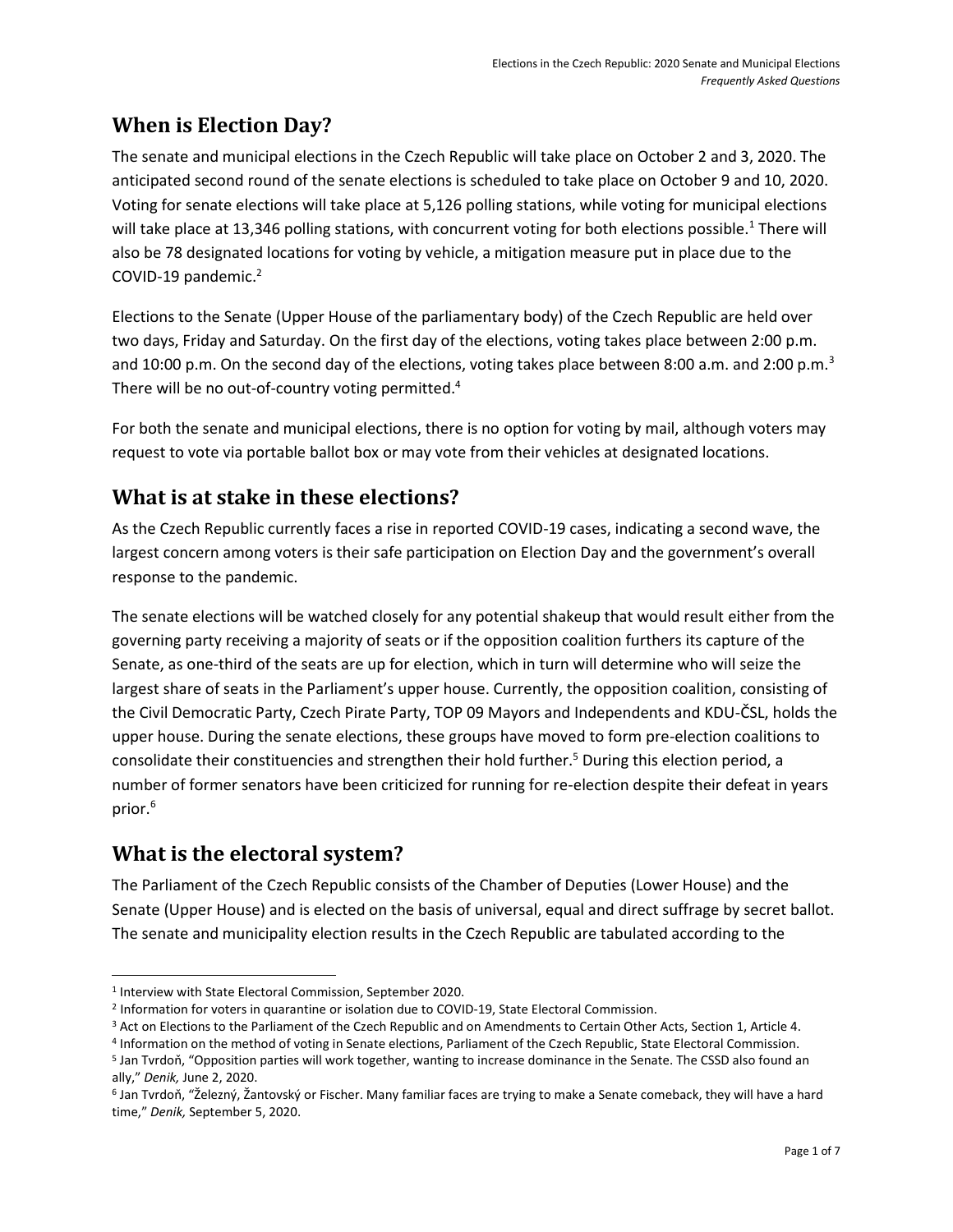principles of the majority system.<sup>7</sup> Elections to the Parliament of the Czech Republic are announced by the country's president no later than 90 days before the scheduled Election Day.<sup>8</sup>

The Senate has 81 seats representing 81 constituencies, permitting one senator per constituency. Senate elections are held every two years in one-third of the constituencies, which enables the body to work continuously as a permanent institution.<sup>9</sup> Candidates are nominated by political parties or can run independently. Using a simple majority, the candidate who receives 50 percent of the vote is elected to the Senate. If no candidate receives more than 50 percent of the vote, a second round of elections will decide the Senate seat, in which the two candidates with the largest share of votes will advance. The seat is delegated to the candidate who receives the highest number of votes.<sup>10</sup>

Municipal elections for regional councils take place every four years and will be held in 2020 in all municipalities with the exception of Prague. Parties, movements or coalitions must reach a 5 percent threshold in order to attain representation.<sup>11</sup> Voters can use preferential voting, which permits them to cast a maximum of 4 preferential votes per candidate. Within individual constituencies, seats are divided by a proportional electoral system using the D'Hondt method.<sup>12</sup> Regional councils can comprise at least 45 members, but no more 65 members. The number is determined by the population in each constituency: 45 members for up to 600,000 constituents, 55 members for 600,000 to 900,000 constituents and 65 members for over 900,000 constituents.<sup>13</sup>

#### <span id="page-3-0"></span>**What is the campaign timeline and expenditure limit?**

The election campaign begins on the day elections are announced (at least 90 days before Election Day) and ends on the day election results are published.<sup>14</sup> The 2020 senate and municipal elections campaign officially began on April 15, 2020.<sup>15</sup> The results of pre-election and election polls cannot be published during the period starting three days before Election Day and ending with the close of polling stations on the second day of elections.<sup>16</sup>

The campaign expenditure limit for elections to the Senate is 2 million CZK (\$88,500 USD), including value added tax for each candidate, if the candidate participates only in the first round of elections, or 2.5 million CZK (\$110,700 USD), including value added tax, if the candidate participates in the first and

l <sup>7</sup> [Act on Elections to the Parliament of the Czech Republic and on Amendments to Certain Other Acts,](https://www.senat.cz/xqw/xervlet/pssenat/webNahled?id_doc=95964&id_var=80471) Section 1, Article 2.

<sup>8</sup> [Act on Elections to the Parliament of the Czech Republic and on Amendments to Certain Other Acts,](https://www.senat.cz/xqw/xervlet/pssenat/webNahled?id_doc=95964&id_var=80471) Section 1, Article 3. <sup>9</sup> How to be elected to the Senate, Senate of the Parliament of the Czech Republic.

<sup>&</sup>lt;sup>10</sup> How to be elected to the Senate, Senate of the Parliament of the Czech Republic.

<sup>&</sup>lt;sup>11</sup> Daniel Severa, "In 2020, there will be regional elections. What is their system and how did the previous ones turn out?" *Seznam Zpravy,* October 6, 2019.

<sup>&</sup>lt;sup>12</sup> The D'Hondt method is used to determine seat allocation in party-list proportional representation. The total votes cast for each party in the electoral district is divided iteratively, first by one, then by two, then by three, etc., until the maximum numbers calculated corresponds to the number of seats that need to be distributed. <sup>13</sup> Severa, 2019.

<sup>&</sup>lt;sup>14</sup> Act on Elections to the Parliament of the Czech Republic and on Amendments to Certain Other Acts, Section 16, Article 3. <sup>15</sup> Decision No. 169/2020 Coll. Decision of the President of the Republic on announcing elections to the Senate of the Parliament of the Czech Republic and on announcing elections to regional councils.

<sup>&</sup>lt;sup>16</sup> Act on Elections to the Parliament of the Czech Republic and on Amendments to Certain Other Acts, Section 16, Article 7.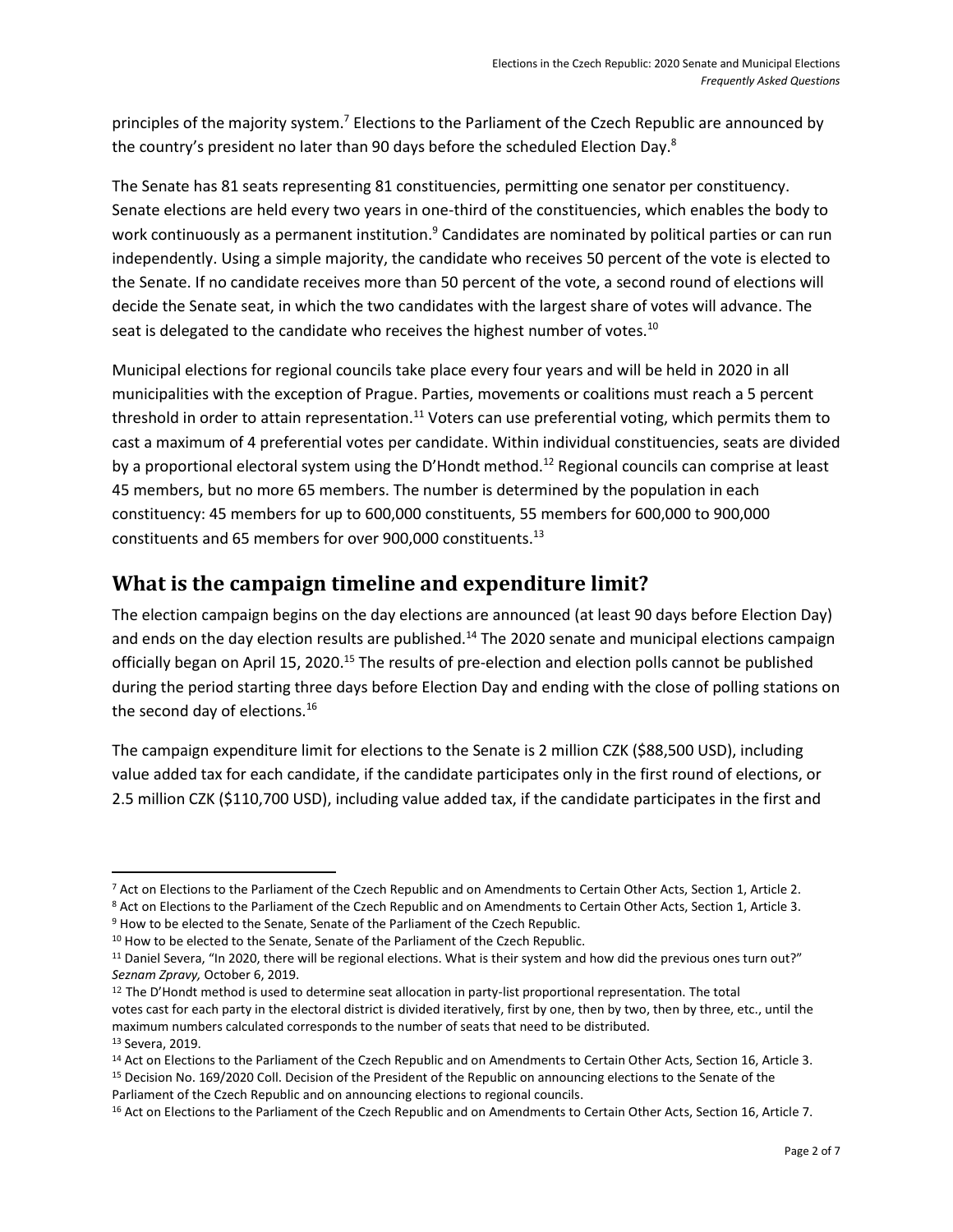second rounds of elections.<sup>17</sup> All donors to candidates must be disclosed by the nominating entity no later than three days before Election Day.<sup>18</sup>

#### <span id="page-4-0"></span>**Who is eligible to run as a candidate?**

Any Czech citizen that has reached the age of at least 40 on the second day of the election can be elected a senator.<sup>19</sup> An incumbent senator can run for re-election with no term limit.<sup>20</sup> Any citizen who has reached the age of 18 can run for election to a regional council.<sup>21</sup>

Candidates for election to the Senate may register through political parties or movements whose activities have not been suspended; members of coalitions may register only through a proxy.<sup>22</sup> Independent candidates must submit applications for registration by themselves.<sup>23</sup>

Each political party, political movement and coalition is permitted to submit only one application for senate elections per constituency; should a political party and a political movement apply separately, they are prohibited from forming a coalition. Each political party and political movement can be a member of only one coalition per constituency.<sup>24</sup> Applications from any entity must be submitted to the authorized municipal office at the seat of the constituency no later than 66 days before Election Day.<sup>25</sup> As of September 23, 2020, 235 candidates are running in the senate elections.<sup>26</sup>

For the municipal elections, regional council candidate lists are submitted by registered political parties and movements whose activities have not been suspended, and their respective coalitions. Candidate documents are submitted to the relevant regional authority no later than 66 days before Election Day.<sup>27</sup> As of September 23, 2020, 9,720 candidates are running in municipal elections.<sup>28</sup>

#### <span id="page-4-1"></span>**Who is eligible to vote, and how many registered voters are there?**

The right to vote in Czech elections is held by any citizen who is at least 18 years old on or before the second day of the election. In the second round of elections to the Senate, a citizen who has reached the age of at least 18 on or before the second day of the second round of elections may also vote.<sup>29</sup>

l

<sup>&</sup>lt;sup>17</sup> Act on Elections to the Parliament of the Czech Republic and on Amendments to Certain Other Acts, Section 16c, Article 2b. <sup>18</sup> Act on Elections to the Parliament of the Czech Republic and on Amendments to Certain Other Acts, Section 16c, Article 3.

<sup>&</sup>lt;sup>19</sup> How to be elected to the Senate, Senate of the Parliament of the Czech Republic.

<sup>&</sup>lt;sup>20</sup> How to be elected to the Senate, Senate of the Parliament of the Czech Republic.

<sup>21</sup> Severa, 2019.

<sup>&</sup>lt;sup>22</sup> In this case, a proxy refers to a designated person who usually represents a coalition and one of whose duties is to register candidates.

<sup>&</sup>lt;sup>23</sup> [Act on Elections to the Parliament of the Czech Republic and on Amendments to Certain Other Acts,](https://www.senat.cz/xqw/xervlet/pssenat/webNahled?id_doc=95964&id_var=80471) Section 60, Article 1.

<sup>&</sup>lt;sup>24</sup> [Act on Elections to the Parliament of the Czech Republic and on Amendments to Certain Other Acts,](https://www.senat.cz/xqw/xervlet/pssenat/webNahled?id_doc=95964&id_var=80471) Section 60, Article 2, 3.

<sup>&</sup>lt;sup>25</sup> [Act on Elections to the Parliament of the Czech Republic and on Amendments to Certain Other Acts,](https://www.senat.cz/xqw/xervlet/pssenat/webNahled?id_doc=95964&id_var=80471) Section 60, Article 4.

<sup>26</sup> Interview with State Electoral Commission, September 2020.

<sup>&</sup>lt;sup>27</sup> Act on Elections to Regional Councils and on Amendments to Certain Acts, Section 20, Article 1, 3.

<sup>28</sup> Interview with State Electoral Commission, September 2020.

<sup>&</sup>lt;sup>29</sup> [Act on Elections to the Parliament of the Czech Republic and on Amendments to Certain Other Acts,](https://www.senat.cz/xqw/xervlet/pssenat/webNahled?id_doc=95964&id_var=80471) Section 1, Article 7.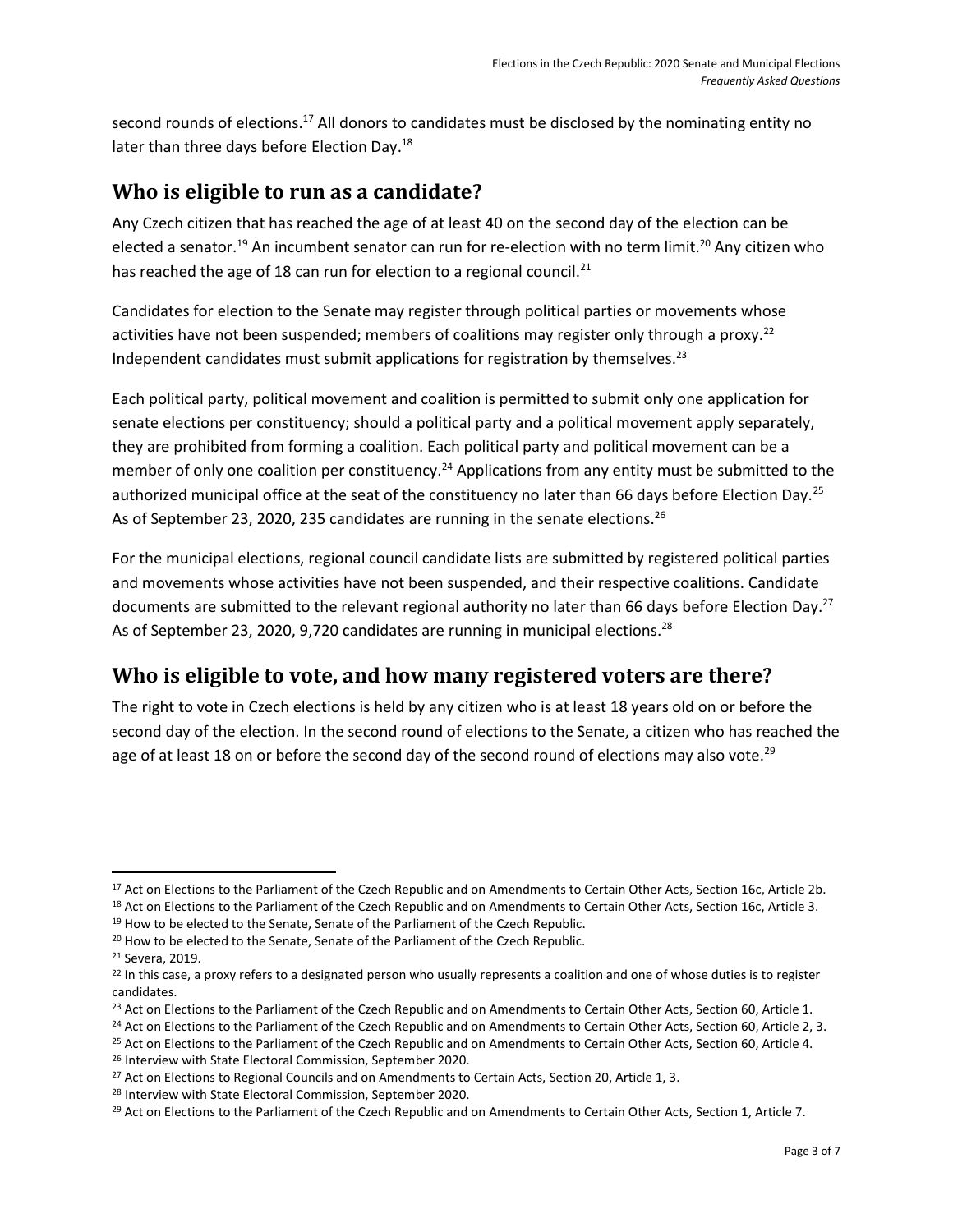In senate and municipal elections, a voter who will be unable to vote in their designated constituency may apply for a voting card, which allows them to vote in another constituency. They can request a voting card in writing or electronically through the designated data box<sup>30</sup> no later than seven days before Election Day (September 25), or in person at their municipal office by September 30.<sup>31</sup> The voting card is issued in person or sent via mail.<sup>32</sup>

Based on data from the 2019 elections, there are an estimated 8,316,737 registered voters in the Czech Republic.<sup>33</sup> Only one-third of constituencies will cast votes for the senate elections.

#### <span id="page-5-0"></span>**What provisions are in place to guarantee equal access to the electoral process for women and persons with disabilities?**

While gender quotas for parliament candidate lists have not been enacted into law in the Czech Republic, a small number of political parties, including the Social Democratic Party, have implemented voluntary gender quotas.<sup>34</sup>

To promote access to the electoral process for persons with disabilities, all voter information prepared by the State Electoral Commission is made accessible for voters who are blind, have low vision, are deaf or are hard-of-hearing. The Ministry of the Interior published two easy-to-read documents for people with disabilities presenting all information on how to cast their vote in senate elections and municipal elections and a summary of the differences between the elections. Two informational videos have been posted for voters with hearing impairments.<sup>35</sup>

On Election Day, voters with disabilities and voters who are illiterate are permitted to be accompanied by another voter to complete their ballot and place it in a designated envelope.<sup>36</sup> Voters with severe health conditions may request access to a mobile ballot box, which is delivered by members of the their district election commission.<sup>37</sup>

#### <span id="page-5-1"></span>**What is the election management body? What are its powers?**

The State Electoral Commission (SEC) of the Czech Republic is a permanent electoral body that sits within the Ministry of the Interior. The institution is composed of nine permanent members and nine alternate members, led by a chairperson.<sup>38</sup> The members are appointed by the government from a pool of civil servants across a variety of ministries and government offices.

l

<sup>&</sup>lt;sup>30</sup> Since 2009, the data box has been defined in the Czech legal system as an electronic repository of a special type established pursuant to Act No. 300/2008 Coll., which is intended for the delivery of electronic documents between public authorities and natural and legal persons.

<sup>31</sup> Information for elections to the Senate of the Parliament of the Czech Republic, Voting Card, State Electoral Commission. <sup>32</sup> Severa, 2019.

<sup>33</sup> Overview of basic data on election dates and turnout in the regular elections 1990-2019, Czech Statistical Office.

<sup>34</sup> Markéta Mottlová, "Czech Social Democrats and Adoption of Party Gender Quotas: Window of Opportunity and Effect of Quotas," *Forum 50%,* 2017*.*

<sup>35</sup> Elections 2020 — regional councils and the Senate, State Electoral Commission.

<sup>&</sup>lt;sup>36</sup> [Act on Elections to the Parliament of the Czech Republic and on Amendments to Certain Other Acts,](https://www.senat.cz/xqw/xervlet/pssenat/webNahled?id_doc=95964&id_var=80471) Section 19, Article 6.

<sup>&</sup>lt;sup>37</sup> [Act on Elections to the Parliament of the Czech Republic and on Amendments to Certain Other Acts,](https://www.senat.cz/xqw/xervlet/pssenat/webNahled?id_doc=95964&id_var=80471) Section 19, Article 7. 38 State Electoral Commission, Ministry of the Interior.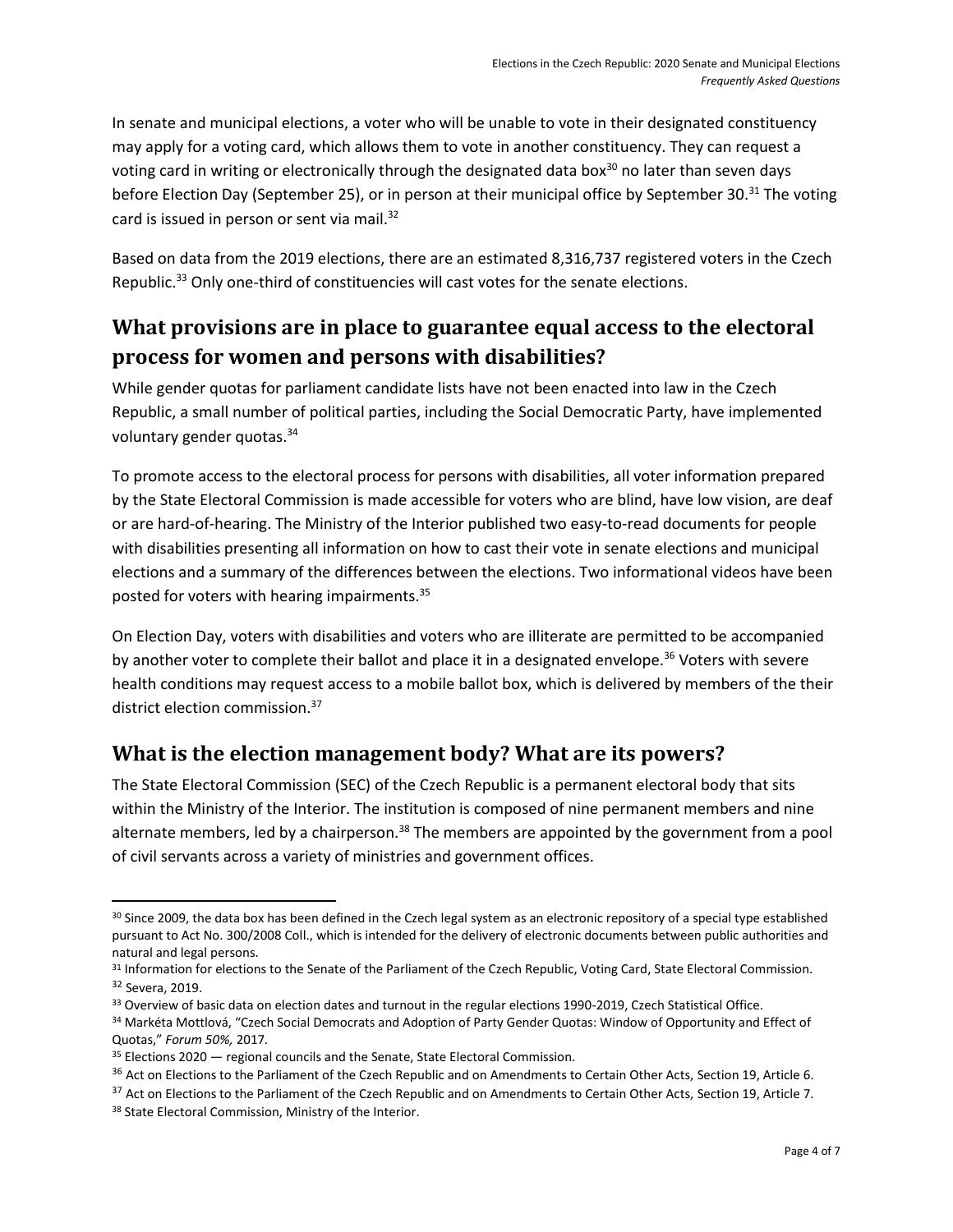The SEC is responsible for administration of elections for the Parliament of the Czech Republic. Among other duties, the SEC is responsible for the preparation, organization and conduct of elections; prepares results records for the Chamber of Deputies; and announces and publishes results.<sup>39</sup>

In addition to the responsibilities outlined above, the SEC oversees additional competencies related to the municipal elections, such as determining numbers by which the ballots of political parties, political movements and coalitions will be marked for election to regional councils.<sup>40</sup>

At the local level, district election commissions oversee the administration of elections and the counting and tabulation procedures in polling stations.

### <span id="page-6-0"></span>**What is the election management body doing to safeguard the elections and voters during the COVID-19 pandemic?**

The government of the Czech Republic introduced three alternative voting methods for people who are in self-isolation or quarantine.<sup>41</sup> The law will allow people in medically imposed quarantine to vote from their vehicles in 78 designated places, $42$  request to vote at their residence via a mobile ballot box delivered by a special election commission, $43$  or, for those in quarantine at social and medical facilities, to cast their vote via a mobile ballot box delivered by a special election commission.<sup>44</sup> The Chamber of Deputies included an explicit provision according to which participating in the elections will not be a violation of an imposed quarantine. The possibility of a special vote will apply only to people who are placed in an imposed quarantine or self-isolation by a sanitary station or doctor by the time of the election.<sup>45</sup>

The State Electoral Commission issued the following basic guidelines for voters casting their ballots in person:

- A face covering for the nose and mouth is required for the duration of one's time spent at the polling station, except for when required for identification purposes;
- Voters must use hand disinfectants provided in polling stations;
- People entering polling stations must follow social distancing protocols as instructed by polling station workers;
- Voters are encouraged to use their own marking devices (pens) to mark ballots, although marking implements will be provided by the district election commissions and disinfected frequently; and

l

<sup>39</sup> State Electoral Commission, Ministry of the Interior.

<sup>40</sup> State Electoral Commission, Ministry of the Interior.

<sup>41</sup> Information for voters in quarantine or isolation due to COVID-19, State Electoral Commission.

 $42$  "Drive-in voting" will be held at 78 locations from 7:00 a.m. to 3:00 p.m. on Wednesday during the week of Election Day.

<sup>43</sup> Voters must request a special portable ballot box by 8:00 p.m. on Thursday during the week of Election Day.

<sup>44</sup> Voting in residential facilities will take place beginning at 7:00 a.m. on Thursday of the week of Election Day and will conclude by 2:00 p.m. on Saturday of the week of Election Day.

<sup>45</sup> ČTK, "Clicked. This is how the vote will be taken in the quarantine elections," *Seznam Zpravy,* August 20, 2020.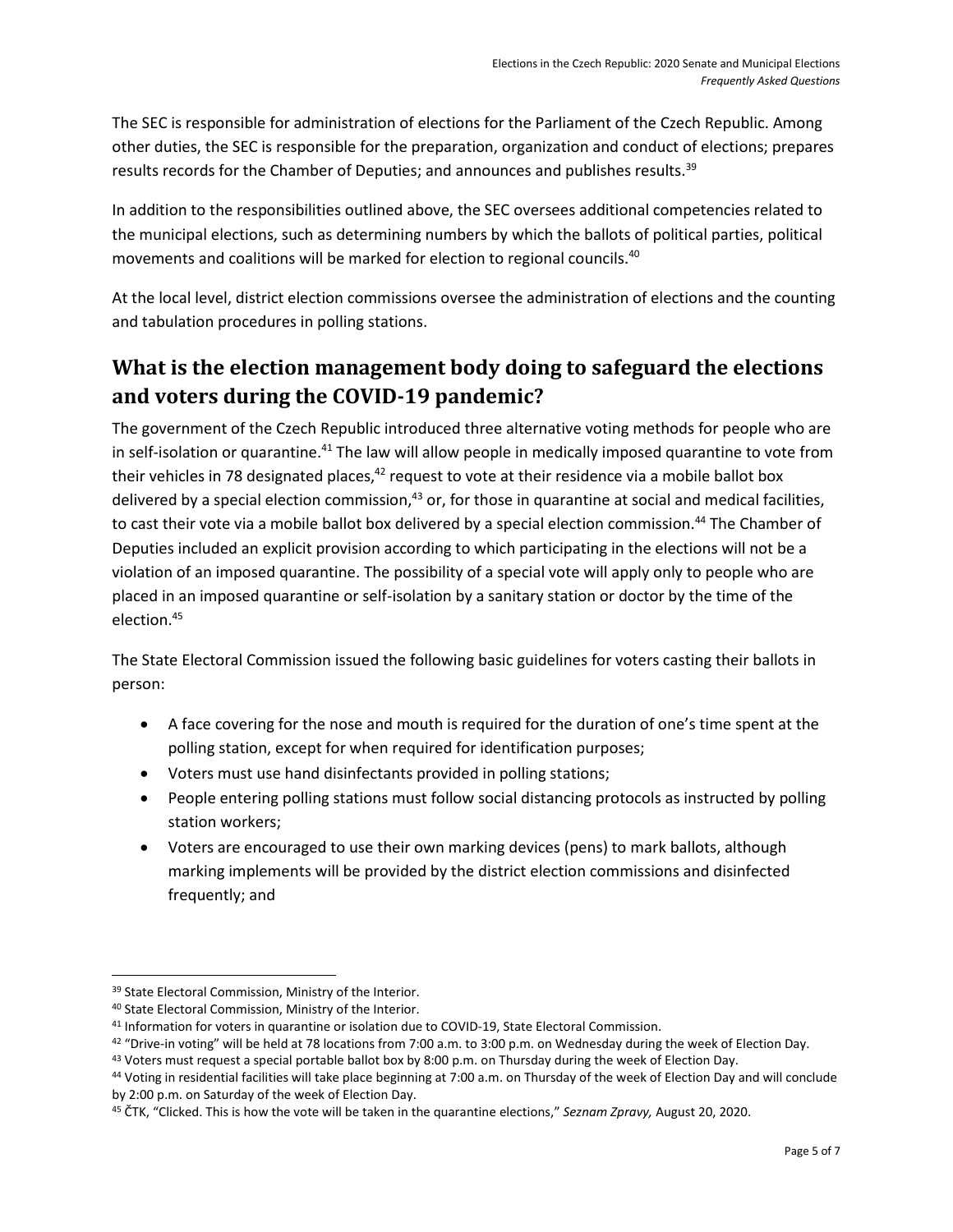• Voters must follow general instructions from the district election commissions. 46

#### <span id="page-7-0"></span>**When will official results be announced?**

Votes for the senate elections will be counted on the evening of the last day of voting, Saturday, October 3. After polls close at 2:00 p.m., the relevant election commission will start the process of counting valid votes. As only one-third of the senate body will be included in these elections, the results will be known within several hours of the closing of polls. The electoral commission will make a record of the final result of the election and send one copy to the Czech Statistical Office, where results will be available on its website.<sup>47</sup>

The counting process for the municipal elections is the same as for the senate elections. The final results will be known no earlier than the evening of the last day of voting, Saturday, October 3.<sup>48</sup> As with the results of the senate elections, the results of the municipal elections will be available on the website of the Czech Statistical Office.

 $\overline{\phantom{a}}$ 

<sup>46</sup> Information for voters on the course of the 2020 elections — Hygienic and anti-epidemic measures when voting in polling stations, State Electoral Commission.

<sup>47</sup> Jab, "Senate Elections 2020: A clear guide on everything you need to know," E15, August 23, 2020.

<sup>48</sup> Jab, "How to vote in regional elections: Ballot papers and preferential votes for candidates," E15, July 17, 2020.